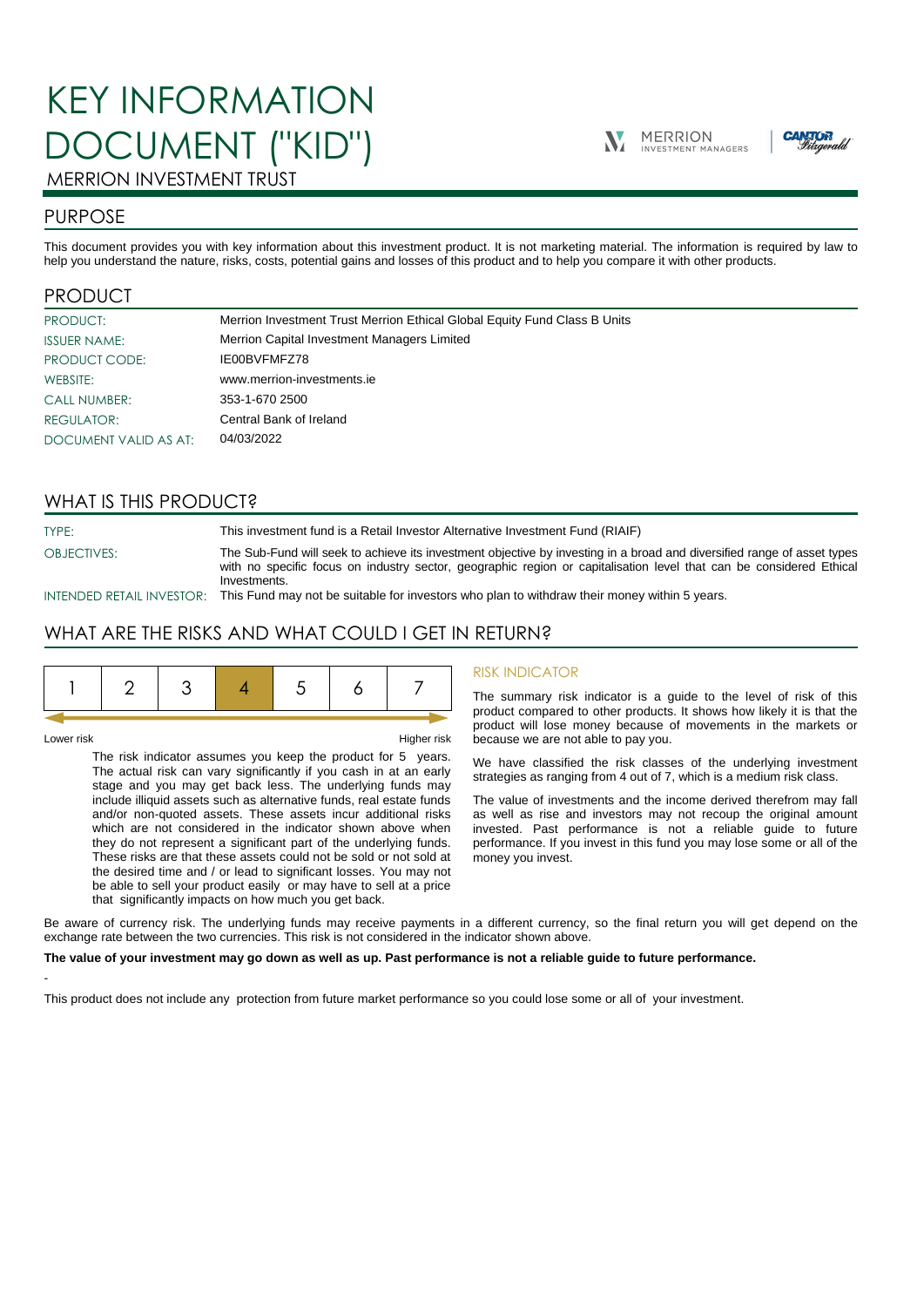#### PERFORMANCE SCENARIOS

Market developments in the future cannot be accurately predicted. The scenarios shown are only an indication of some of the possible outcomes based on recent returns. Actual returns could be lower.

#### INVESTMENT 10000 EUR

| SURVIVAL SCENARIOS         |                                     | 1 YEAR        | 3 YEARS       | 5 YEARS<br><i><b>(RECOMMENDED</b></i><br><b>HOLDING PERIOD)</b> |
|----------------------------|-------------------------------------|---------------|---------------|-----------------------------------------------------------------|
| STRESS SCENARIO            | What might you get back after costs | 1 282.59 EUR  | 5 588.15 EUR  | 4 633.01 EUR                                                    |
|                            | Average return each year            | $-87.17%$     | $-17.63%$     | $-14.26%$                                                       |
| UNFAVOURABLE SCENARIO      | What might you get back after costs | 8 992.45 EUR  | 9618.04 EUR   | 10819.92 EUR                                                    |
|                            | Average return each year            | $-10.08\%$    | $-1.29%$      | 1.59%                                                           |
| <b>MODERATE SCENARIO</b>   | What might you get back after costs | 11 238.58 EUR | 14 128.31 EUR | 17 761.06 EUR                                                   |
|                            | Average return each year            | 12.39%        | 12.21%        | 12.17%                                                          |
| <b>FAVOURABLE SCENARIO</b> | What might you get back after costs | 13 937.61 EUR | 20 593.85 EUR | 28 930.6 EUR                                                    |
|                            | Average return each year            | 39.38%        | 27.23%        | 23.67%                                                          |

This table shows the money you could get back over the recommended holding period, under different scenarios, assuming that you invest 10000 EUR.

The scenarios shown illustrate how your investment could perform. You can compare them with the scenarios of other products.

The scenarios presented are an estimate of future performance based on evidence from the past, and are not an exact indicator. What you get will vary depending on how the market performs and how long you keep the investment.

## WHAT HAPPENS IF MERRION CAPITAL INVESTMENT MANAGERS LIMITED IS UNABLE TO PAY OUT?

In the unlikely event of a default of the Manager (the manufacturer) – Merrion Capital Investment Managers Ltd.; the sub-fund employs an independent depositary (Northern Trust Fiduciary Services (Ireland) Limited) to hold and register the sub-funds' assets independent of the Manager. For further information on the depositary and the sub-fund structure, please refer to the Merrion Investment Trust Prospectus which can be found at: http://www.merrion-investments.ie/assets/riaifpros.pdf

## WHAT ARE THE COSTS?

#### COSTS OVER TIME

The Reduction in Yield (RIY) shows what impact the total costs you pay will have on the investment return you might get. The total costs take into account one-off, ongoing and incidental costs.

The amounts shown here are the cumulative costs of the product itself, for three different holding periods. They include potential early exit penalties. The figures assume you invest 10,000 EUR. The figures are estimates and may change in the future.

The person selling you or advising you about this product may charge you other costs. If so, this person will provide you with information about these costs, and show you the impact that all costs will have on your investment over time.

| INVESTMENT 10000 EUR            |           | IF YOU CASH IN AFTER 1 YEAR IF YOU CASH IN AFTER 3 YEARS IF YOU CASH IN AFTER 5 YEARS |              |
|---------------------------------|-----------|---------------------------------------------------------------------------------------|--------------|
| Total costs                     | 127.3 EUR | 486.33 EUR                                                                            | 1 030.93 EUR |
| Impact on return (RIY) per year | 1.27 $%$  | 1.27 $%$                                                                              | 1.27 $%$     |

#### COMPOSITION OF COSTS

The table below shows:

\* The impact each year of the different types of costs on the investment return you might get at the end of the recommended holding period.

\* What the different cost categories mean.